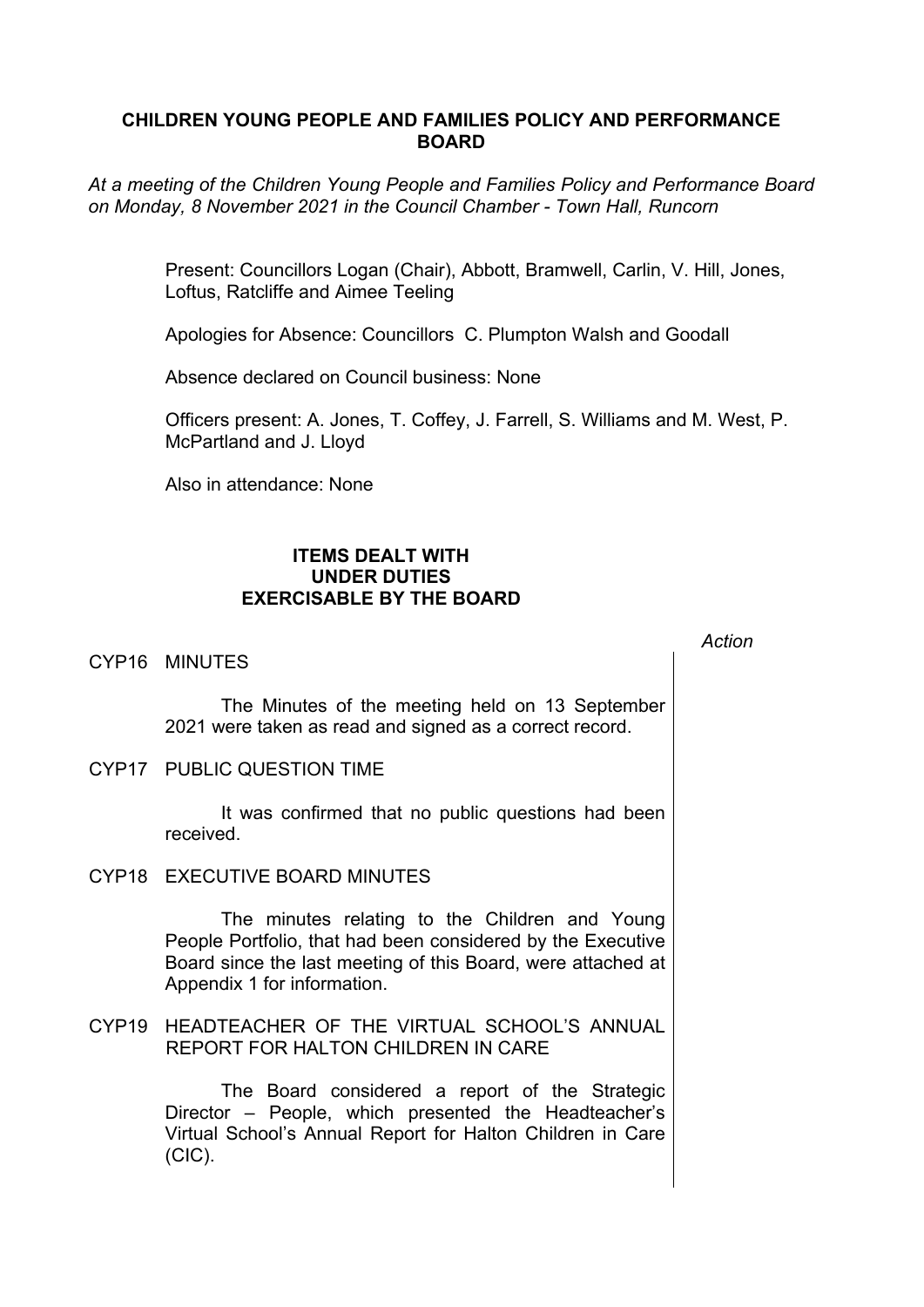The Annual Report was appended to the report and provided detailed data, analysis and summary of the work of the Virtual School, during the academic year 2020-21.

It was noted that due to the impact of Covid-19, a decision was made to suspend all primary tests and to change to teacher assessment for the allocation of GCSE results. Members noted that because of this, it was not possible to provide yearly comparisons for end of Key Stage progress and attainment. Further, whilst some school attendance did resume for parts of the academic year, there was a national lockdown in the spring term, which meant it was again difficult to provide yearly comparisons.

The Board was advised that the work of the Virtual School had continued throughout the academic year. The full Annual Report provided detailed analysis of how Halton's Children in Care had performed against each of the individual key performance indicators; how they had been supported in order to mitigate against the impact of Covid restrictions; gave a summary of the School's progress towards its identified key priorities for the academic year 2020-21; and identified the priorities for the School in 2021- 22.

Following presentation of the item Members raised the following:

#### 80% of CIC were in good/better schools – how were you assuring the wellbeing of the 20% that were not

By constantly reviewing the provision on an individual needs basis so through termly progress meetings (outside of the PEP reviews); looking at the work being done in the school and outcomes during the school day; pastoral support offered; and monthly meetings to keep on top of any pupils that were a cause for concern.

#### How do you deal with telling a school that they did not meet the needs of a child

Usually the school would agree, if the child was not making progress at a particular school then it was important that they found a placement which could change this to better the outcome for the child.

#### Where were unaccompanied asylum seekers taught

They must have a placement in a school or college to be able to receive the education, whether this be virtual due to Covid or physically attending.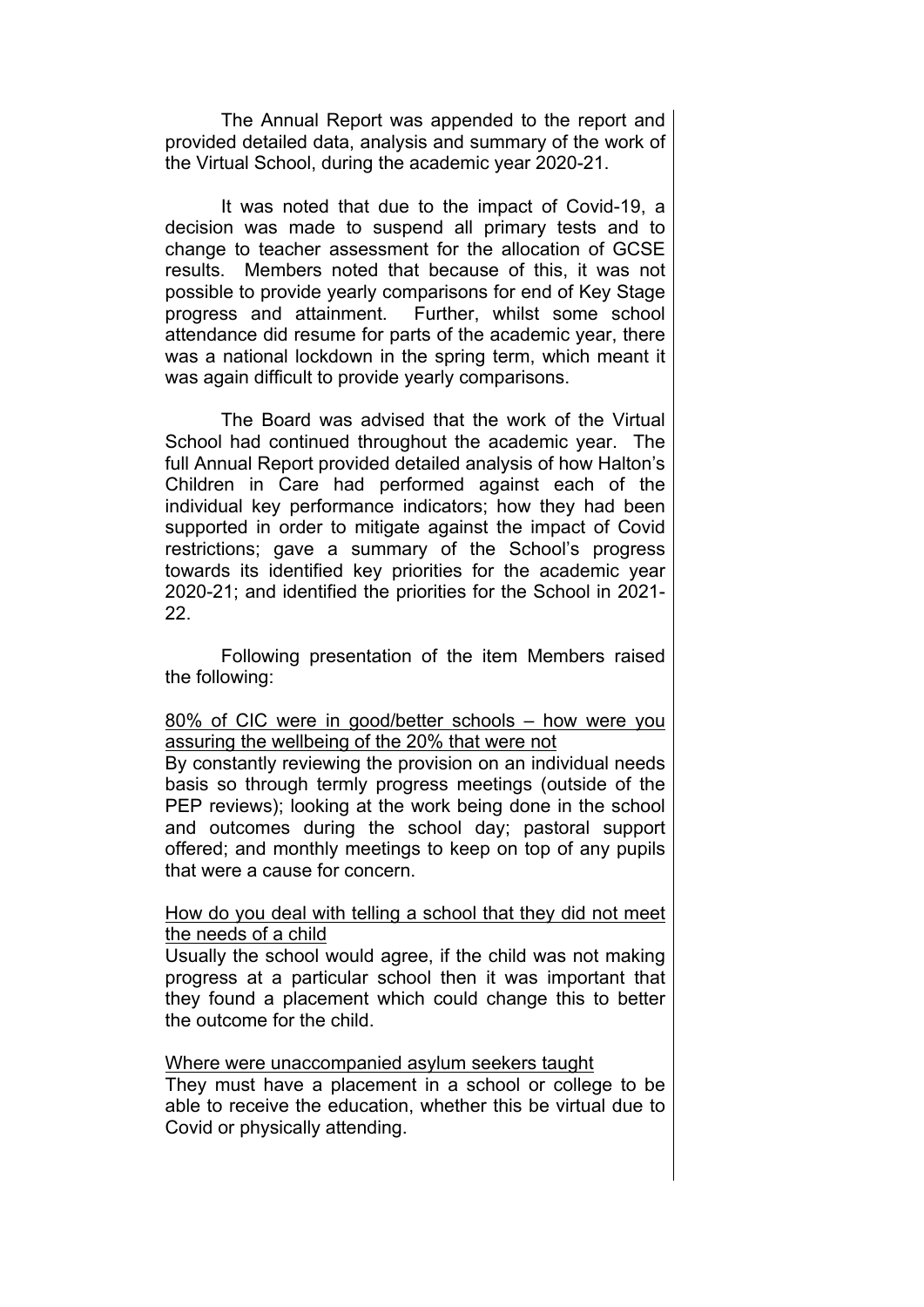Did asylum seekers come from the dispersal system

The vast majority did, but some self-presented. The Home Office carried out an age assessment but some say they are below 18, which triggers statutory responsibilities upon the Local Authority (LA), at the expense of the LA.

#### The phrase 'stuck PEPs'

This was explained in relation to Riverside College, where quality assurance raised issues in relation to the recording of information on PEP's for children not being robust enough, so the quality of them required improvement. The Virtual School were working with them to improve this to ensure all information was entered into the PEPs within a clear timeframe.

## RESOLVED: That the Board

- 1) notes the information provided; and
- 2) accepts the Headteacher of the Virtual School's Annual Report as an accurate account of the performance on the education outcomes and achievement of Halton Children in Care.
- CYP20 CHILDCARE SUFFICIENCY ASSESSMENT REVIEW AUTUMN 2021 – 2022

The Board considered a report from the Strategic Director – People, which provided a summary of the revised Childcare Sufficiency Assessment (CSA) Report.

It was noted that Sections 6 and 7 of *The Childcare Act (2006)* and the associated statutory guidance: *Early Education and Childcare – Statutory guidance for local authorities (March 2018)*, required all local authorities in England to undertake and provide an annual childcare sufficiency report to elected Council Members on how they were meeting their duty to secure sufficient childcare and to make it available to the public. In accordance with this, Halton's Childcare Sufficiency Assessment had been reviewed and updated – this was attached to the report.

The CSA report detailed achievements since the last review and outlined Halton's current position. It also highlighted any gaps in provision and explained how these were being addressed. The report also shared how Covid-19 was impacting the childcare sector and identified any potential sustainability concerns for some providers.

Members' debated the following: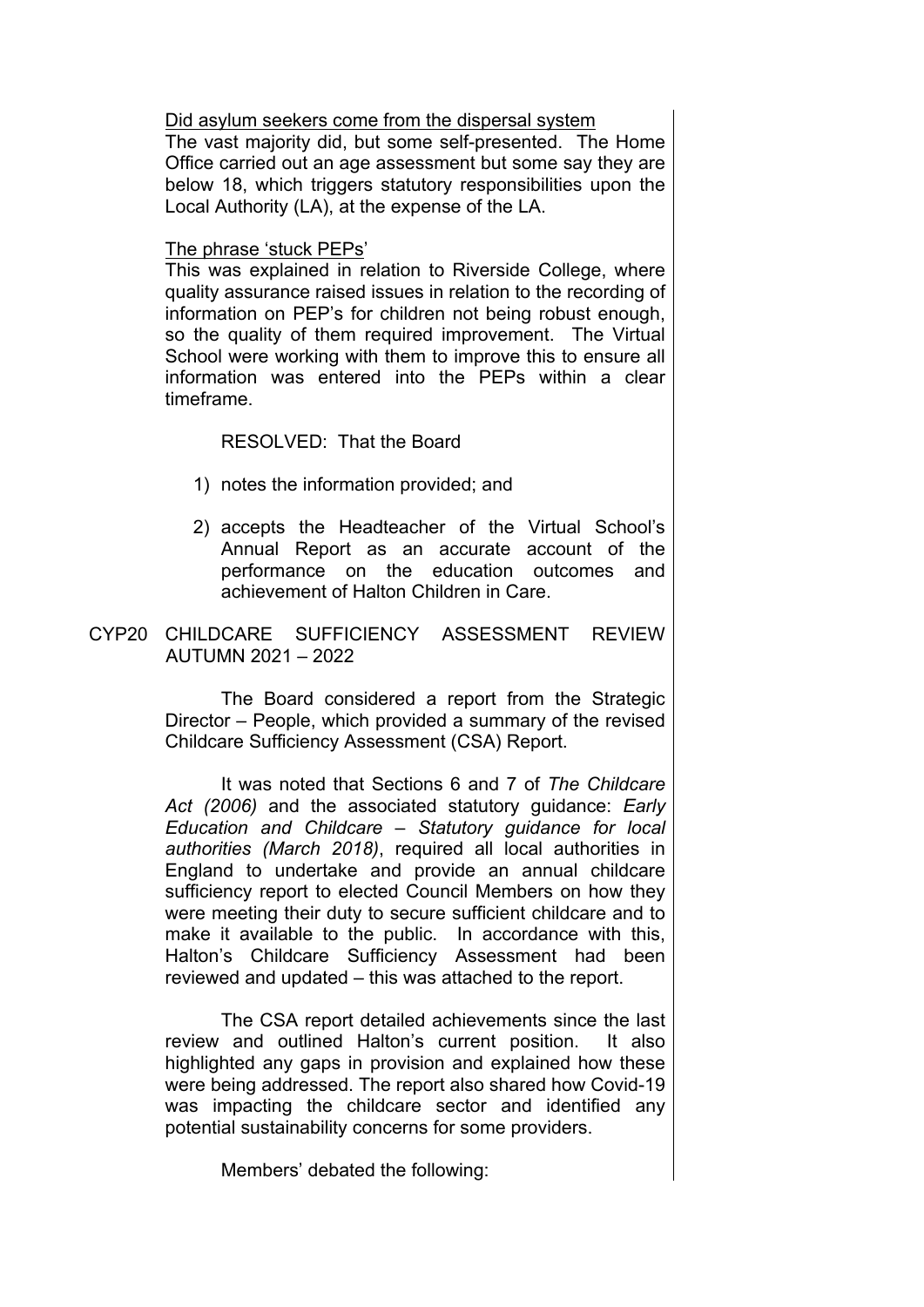- The cost of childcare for families this was dependent upon the age of the child and the premises costs of the setting, so was variable;
- Requirements to be a childminder  $-$  have to be registered with Ofsted and adhere to statutory conditions such as Early Years Foundation Stage Framework; Ofsted Inspection Frameworks and Regulations and planning requirements;
- The difference between a childminder and a nursery;
- Provision for 3 and 4 year olds  $-$  this was clarified – all 3 and 4 year olds whose parents met the 30 hour eligibility criteria were entitled to 30 hours free childcare; and
- Parents were free to shop around to suit their own commitments for example and were allowed to use more than one setting to equal the 15 hours universal offer or 30 hours if eligible and met their needs.

RESOLVED: That the Board approves the revised Childcare Sufficiency Assessment.

CYP21 ANNUAL REPORT - COMMENTS, COMPLAINTS AND COMPLIMENTS RELATING TO CHILDREN'S SOCIAL CARE SERVICES 1ST APRIL 2020- 31ST MARCH 2021

> The Board was presented with the Annual Reports for Comments, Complaints and Compliments relating to Children's Social Care Services from 1 April 2020 to 31 March 2021.

> The report provided analysis on complaints processed under the *Children Act 1989 Representations Procedure*, and evidenced how feedback from service users had been used to improve service delivery. It was reported that the aim of the Children Act 1989 Representations Procedure was for children and young people to have their concerns resolved swiftly and wherever possible, by the people who provided the service locally. It was noted that a complaint may generally be defined as an expression of dissatisfaction or disquiet in relation to an individual child or young person, which required a response.

> Members were advised that there were four categories to the representation process: Statutory Complaints; Representations; Customer Care Issues; and Compliments. Commentary on these was provided in the report which also presented detailed information and data relating to the numbers of complaints received between 1